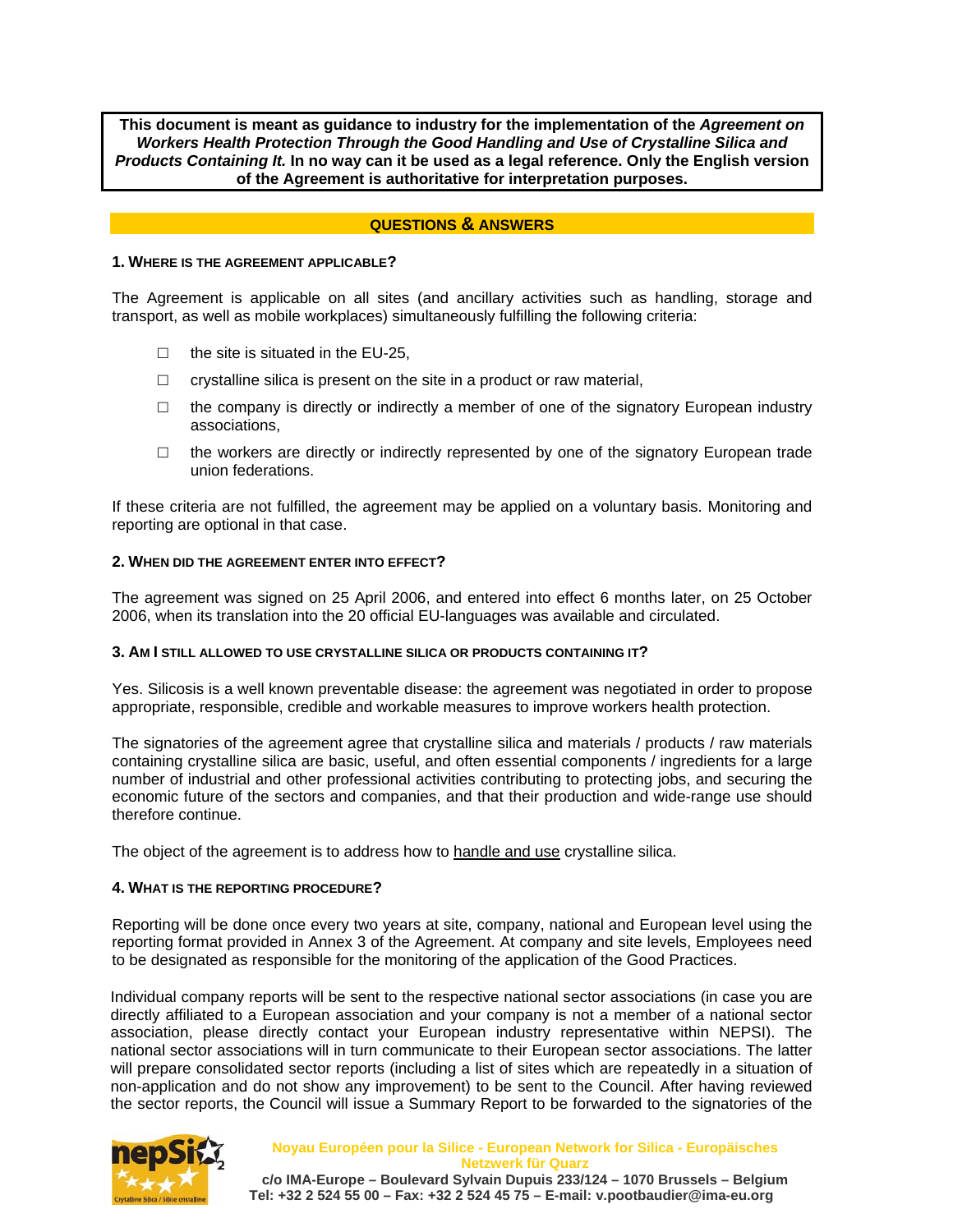agreement and their members, the EC and national authorities, and an Executive Summary for the public if desirable.

In 2007, a preliminary reporting on the status of implementation of the Agreement will take place.

The first reporting year was set to 2008. The time frame for reporting following the signature of the Agreement is as follows:

- 25 April 2006: Signature of the Agreement.
- 25 October 2006: Entry into effect of the Agreement.
- 2007: Intermediate report on the status of implementation of the Agreement
- 2008: First reporting to the Council.

Reporting will take place every second year as from this date (2010, 2012, 2014,...).

The Council will meet in June of each year in order to draft the Summary report, which should be made available by the  $30<sup>th</sup>$  of June. Companies should arrange that their reports are sent in time to their national / sector association, in order to meet the deadline for the Council's Summary Report.

### **5. WHAT IS NON APPLICATION?**

Non application means non-observance of the Agreement including Good Practices resulting in an increased exposure of Employees to Respirable crystalline silica and resulting risk to health that could have been avoided by observing the Good Practices.

### **6. WHAT ARE THE INDICATORS OF APPLICATION?**

The reporting format (Annex 3) provides a number of indicators of the application of the agreement at workplaces where workers are potentially exposed to respirable crystalline silica. On the basis of the number of workers potentially exposed, the information below is required:

- $\Box$  number of workers covered by risk assessment
- $\Box$  number of workers covered by exposure monitoring
- □ number of workers with risk assessment requiring Health Surveillance Protocol for Silicosis (Annex 8).
- □ number of workers covered by generic Health Surveillance Protocol
- $\Box$  number of workers covered by the Health Surveillance Protocol for Silicosis (Annex 8)
- $\Box$  number of workers covered by training on General Principles of Prevention
- $\Box$  number of workers covered by training on task sheets
- $\Box$  technical and organizational measures to reduce RCS
- $\square$  use of PPE (Personal Protective Equipment) where necessary

The 'key notes' section allows the reporting sites, companies or organizations to explain or justify significant data (e.g. an increase of the exposure due to new acquisitions of entities where the Agreement was not implemented).

The reporting format includes clear references to the relevant parts of the Agreement and Good Practice Guide.



**Noyau Européen pour la Silice - European Network for Silica - Europäisches Netzwerk für Quarz c/o IMA-Europe – Boulevard Sylvain Dupuis 233/124 – 1070 Brussels – Belgium Tel: +32 2 524 55 00 – Fax: +32 2 524 45 75 – E-mail: v.pootbaudier@ima-eu.org**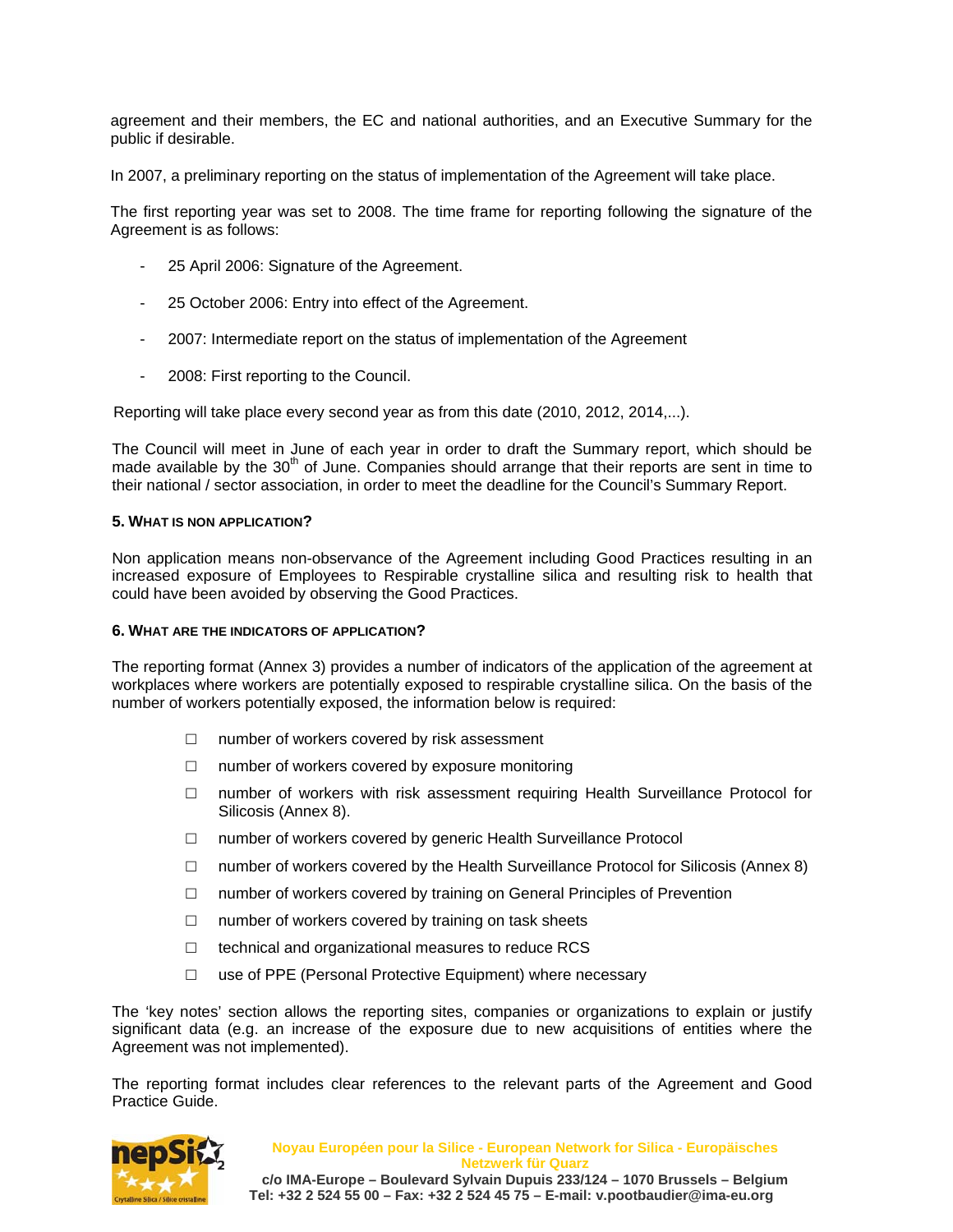# **7. WHAT ARE THE EFFECTS OF AUTONOMOUS EUROPEAN SOCIAL PARTNER AGREEMENTS?**

European social partners agreements concluded under Article 139 EC create contractual relations between the Parties. They do not have a direct legal effect on the national level so that it is important that the Social Dialogue Agreement is implemented by the Parties and / or their members themselves at national and company level, taking into account national traditions.

### **8. WHAT WILL HAPPEN IF I DO NOT APPLY THE AGREEMENT?**

The Council will focus on indicators of improvement in the application of the Agreement. The first reporting on application will take place in 2008 and every two years from then on. In the long term and on the basis of consolidated sector reports, the Council made-up of 15 Employer and 15 Employee representatives may inquire on particular situations of non-application and decide on appropriate action according to its decision-making procedure, i.e. consensus or double qualified majority of 75%.

#### **9. IF THIS AGREEMENT APPLIES TO ME, DOES IT REPLACE THE EXISTING REGULATIONS WITH WHICH I MUST CURRENTLY COMPLY?**

No. The agreement clearly states that EU and national law on issues such as health and safety must be complied with at all times (notably Directive 89/391and Directive 98/24). However, if a proposal for a new EU legislation conflicting with the Agreement was to be issued, the signatories would have the opportunity to meet to agree on appropriate action (e.g. withdrawal from the agreement, or modification of its provisions).

### **10. WHAT DOES 'INDIRECTLY REPRESENTED' MEAN (ART 3.1)?**

Indirectly represented designates the companies or employees which are not direct members of the European associations which negotiated the agreement (the Parties) but belong to national organisations themselves affiliated to each one of the Parties.

### **11. WHAT IS THE GOOD PRACTICE GUIDE?**

The Good Practice Guide (Annex 1) is the major tool to implement the Agreement and its fundamental provisions: it provides a procedure for risk assessment and a set of general and sector specific task sheets describing good practices to be implemented at the workplace.

### **12. WHAT IS THE RISK ASSESSMENT PROCEDURE AND WHERE CAN I FIND IT?**

The risk assessment is the first step to take in order to apply the Agreement. It is a procedure which:

- Helps you to determine the risk related to respirable crystalline silica on your workplace,
- Gives instructions on the appropriate measures to implement, according to the results of the risk assessment.

The detailed procedure can be found in Part I - chapter 4 of the Good Practice Guide.

#### **13. WHAT ARE 'GOOD PRACTICES'? WHERE CAN I FIND EXAMPLES OF GOOD PRACTICES?**

The term 'good practices' refers to Directives 89/391 and 98/24 (on the improvement of the safety and health of workers at work and on the protection of the health and safety of workers from the risks related to chemical agents at work respectively). The Good Practice Guide is an illustration of these

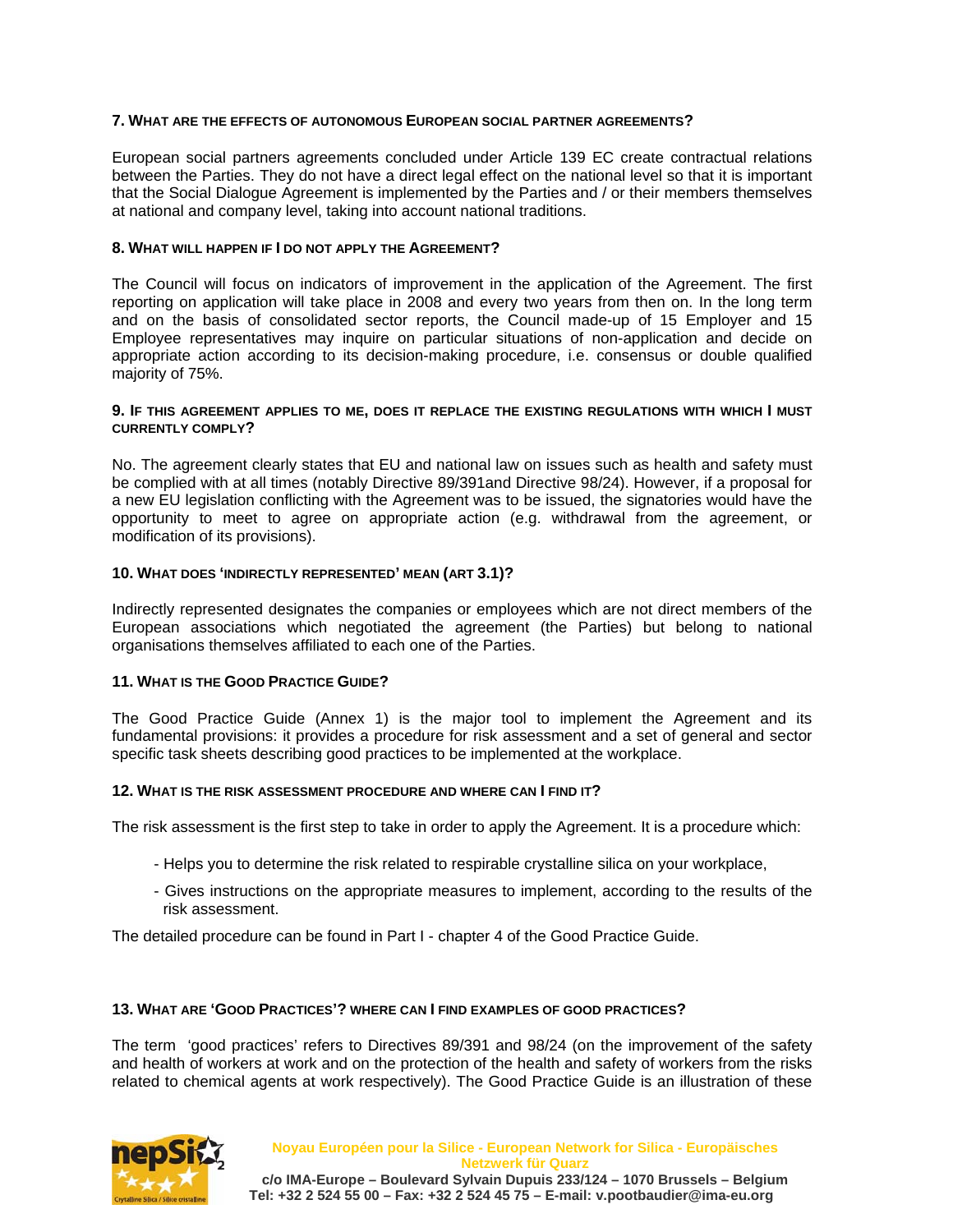good practices, notably the general and specific task sheets of Part II of the Good Practice Guide. These task sheets provide advice, for each job function, to employers and workers.

# **14. WHAT ARE THE 'GENERAL PREVENTION PRINCIPLES'?**

In the development of the Good Practice Guide (Annex I of the Agreement), the prevention strategy – including nine prevention principles - which is described in Council Directive 89/391/EEC and its transposition in the national laws was respected. The general prevention principles are outlined in chapter 4 of the Good Practice Guide.

### **15. IS THE APPLICATION OF THE TASK SHEETS MANDATORY?**

As they are an illustration of good practices, these task sheets are not mandatory, provided other good practices as efficient or more stringent are implemented. The Guide gathers good practices applicable at the workplace in signatory industries. Depending on the risk assessment and the relevance to the specific activity, each company/site should select which practices are appropriate.

### **16. WHO WILL DO RESEARCH ON CRYSTALLINE SILICA?**

It's up to you: you may contribute to the sector-level commitment requesting the signatories to discuss gaps in research and data and make recommendations as to research on improving the safety of products and processes, or on data collection projects.

### **17. WILL I HAVE TO PROMOTE THE GOOD PRACTICES?**

Only within your own structure: it is the companies' or sites' responsibility to give information and training on Good Practices to their workers, and up to the national and sector organisations to promote these within and possibly outside their membership.

### **18. TO WHICH EXTENT DO I HAVE TO REDUCE EXPOSURE TO RESPIRABLE CRYSTALLINE SILICA?**

In any case, European and national regulations should at any time be complied with, and the level of exposure at the workplace should remain below the national occupational exposure limit.

The Agreement aims at providing appropriate protection and prevention measures contributing to the minimization of exposure to respirable crystalline silica. These measures are developed in the Agreement (training, dust monitoring, health surveillance, application of Good Practices) and notably in the Good Practice Guide.

If the results of the risk assessment outlined in the Good Practice Guide indicate that there is no potential for personal exposure levels to exceed the national occupational exposure limit, continuous reviews should be carried out regularly to retain status quo.

In addition, the Agreement requires you to monitor the application of good practices and report on it.

### **19. WHAT IS THE COUNCIL AND WHAT DOES IT DO?**

As from the entry into effect of the Agreement, each signatory European industry sector association and trade union federation will be represented within a bi-partite Council (15 Employers' representatives – 15 Employees' representatives) set up by them.

This Council will be in charge of: the follow-up of the implementation of the agreement, interpretation and application issues, revision recommendations and adaptation of the Good Practices, communication with third parties, review of the sectors' consolidated reports, drafting of summary reports and executive summaries.



**Noyau Européen pour la Silice - European Network for Silica - Europäisches Netzwerk für Quarz c/o IMA-Europe – Boulevard Sylvain Dupuis 233/124 – 1070 Brussels – Belgium Tel: +32 2 524 55 00 – Fax: +32 2 524 45 75 – E-mail: v.pootbaudier@ima-eu.org**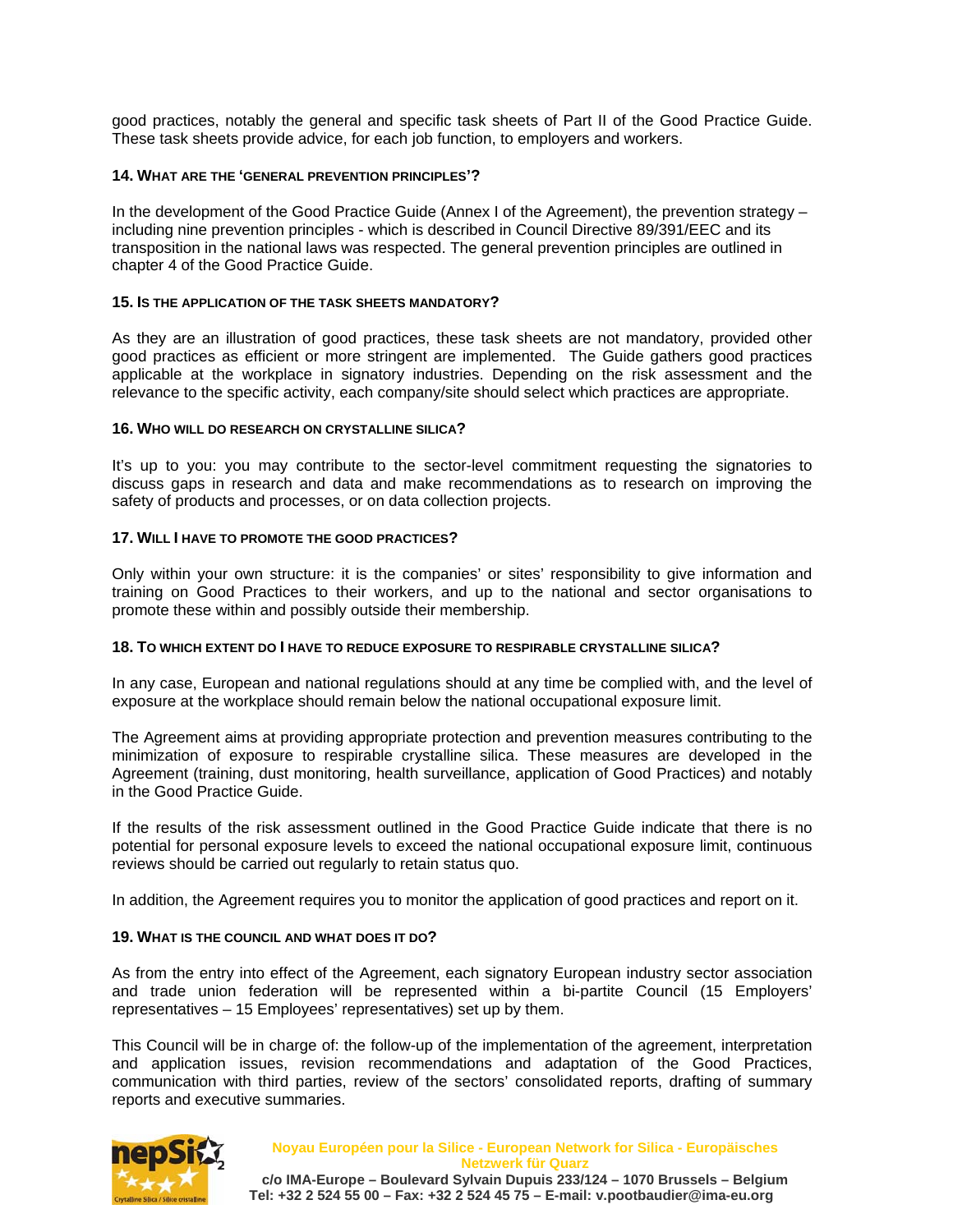The Council will take decisions by consensus. If consensus fails, the decisions will be taken at a double majority of 75%.

### **20. WHAT IS THE SECRETARIAT AND WHAT DOES IT DO?**

The Council will be assisted in his tasks by a Secretariat. The NEPSI Secretariat established under art. 8.5 of the Agreement shall call for all the meetings and provide administrative and logistical support to the Council: it will prepare the meetings' agendas and reports, which must be approved by the Bureau. It shall assist where appropriate with information, advice and hearing of Council Members.

The Secretariat assures relations with public institutions, the press or the general public on behalf of the Bureau.

# **21. WHAT DOES 'CEASE TO EXIST' MEAN (ART. 8.3)?**

'Cease to exist' refers to any process by which the sector association would be deprived of a legal personality.

### **22. WHEN CAN THE AGREEMENT BE MODIFIED?**

The Council can make recommendations for modifications of the agreement.

If a new EU legislation related to crystalline silica is proposed, the signatories have reserved the right to evaluate the impact of this proposal on the Agreement and take appropriate action.

# **23. CAN GOOD PRACTICES BE MODIFIED?**

Annex 7 of the Agreement provides a procedure for the modification of Good Practices.

The Good Practice Guide is meant to be a dynamic document: individuals, sites, companies and national associations can propose modifications to the task sheets at any time. Proposals for new or revised existing task sheets must be sent to the adequate European industry sector association, or trade union federation. These proposals should include a justification of why and how these modifications improve the level of protection or provide an alternative way of reaching the same level of protection.

If the association or federation supports the suggestion, it will submit it to its counterpart. If both agree, the suggestion is submitted to the Council which may adopt it.

The adopted modifications are valid and circulated 3 months after the Council's approval.

### **24. WHAT DO I HAVE TO DO IF I ALREADY IMPLEMENT GOOD PRACTICES ON MY SITE?**

You should conduct a risk assessment to determine whether these are efficient. The risk assessment should be performed regularly so as to ensure continuous improvement or status quo if further improvement is not possible.

If the good practices you apply provide better protection from exposure than those illustrated in the Good Practice Guide (Annex 1), or if amendments to existing good practices illustrated in the Good Practice Guide can provide better protection, please notify the European industry sector association of European trade union association to which you are affiliated. This input will be considered by the Council according to the procedure in Annex 7.